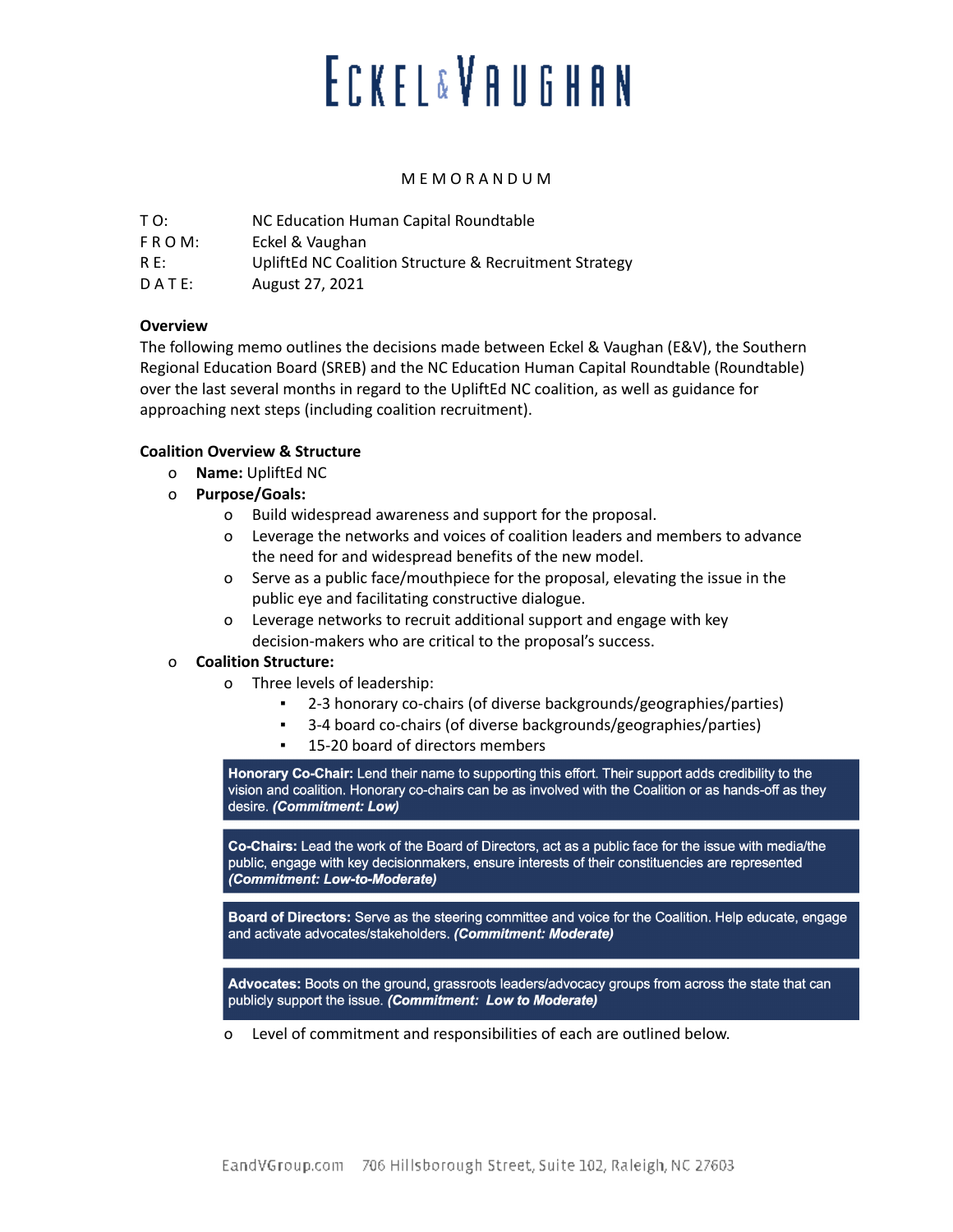#### o **Members:**

- o Official recruitment has not yet begun.
- o The Roundtable has finalized its first- (A), second-priority (B), and third-priority (C) targets for coalition leadership, which can be [found](https://docs.google.com/spreadsheets/d/1eHtRjm6PQ6CX0T_c6lQVmt7Eydu9EkgBq8FmYZwoYO4/edit#gid=1938605274) at this link.

#### **o Calls to Action:**

- o Coalition members will be asked to participate in a number of calls to action including, but not limited to:
	- Signing/Contributing to a Letter to the Editor or opinion piece
	- Acting as a spokesperson for media opportunities
	- Being featured in the coalition's online content (e.g., photos/videos)
	- Participating in virtual events across the state
	- Meeting with key stakeholders/legislators to discuss the coalition's goals
	- Engaging and aligning with other community leaders
	- Sharing the coalition's messages via social media channels
	- Attending the coalition's launch event
	- Prioritizing the proposal in their individual work

### **Recruitment Outreach Strategy & Timeline**

Since 2018, the Roundtable, with help from PEPSC, has progressed from conversations among great minds in the industry to a developing piece of legislation with the potential to revitalize teacher licensure and professional career paths in a way that positively impacts students. Now, it's time to recruit leaders of the UpliftEd NC coalition to champion the Roundtable's vision, which is coming to life through PEPSC's proposal, and sell the need for and benefits of this innovative reform.

### **o Coalition Recruitment & Campaign Timeline:**

- o Q3 & Q4 2021 (September December 2021)
	- Recruit target coalition leaders (list linked above)
	- Form coalition
	- Onboard leaders and members
- o Q1 2022 (January March 2022)
	- Launch coalition publicly
	- Launch public communications campaign
	- Leverage short session to push the coalition's narrative/for legislative advocacy (consider hosting Lobbying Day)
- o Q2 Q4 2022 (April December 2022)
	- Continue public communications campaign
	- Host UpliftEd NC roundtable event series across NC
	- Meet with key stakeholders and lawmakers in their districts

# **ECKFI&VANGHAN**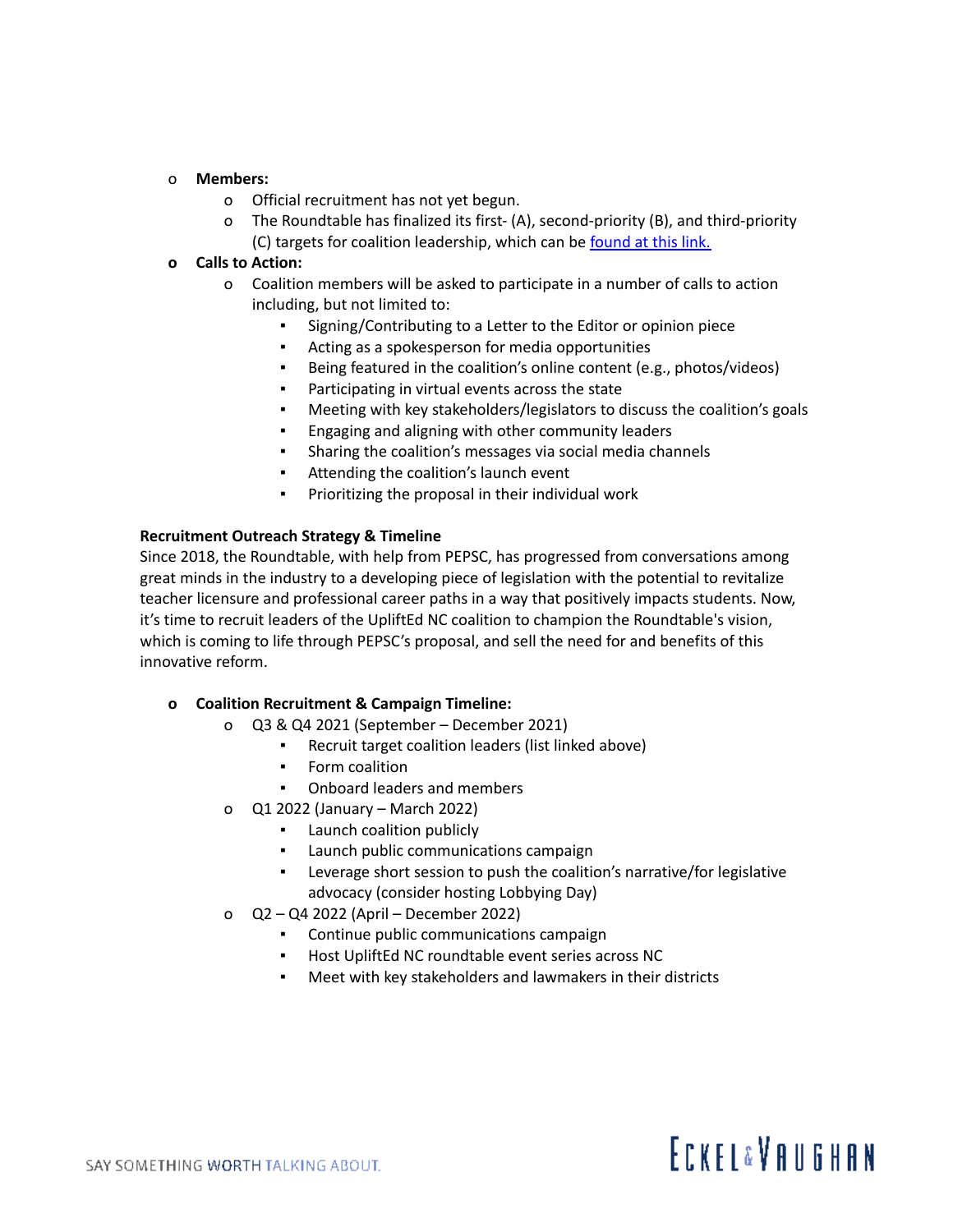#### **o Coalition Recruitment Checklist**

STEP 1: Outreach to Priority A honorary co-chairs. Depending on responses, conduct outreach to priority B targets. If necessary (based on feedback), move on to Priority C targets. It's important honorary co-chairs are secured before moving on to Step 2.

STEP 2: Once honorary co-chairs are confirmed, conduct outreach to Priority A board co-chair targets. Depending on responses, conduct outreach to priority B targets. It's important board co-chairs are secured before moving on to Step 3.

STEP 3: Once both honorary and board co-chairs are secured, reach out to Priority A board members. If necessary, move on to Priority B targets. Once honorary and board co-chairs are selected, they can potentially help in recruiting board members to participate.

**STEP 4:** Recruit advocates (coalition members) on an ongoing basis once coalition leadership is formed. Recruiting for advocates never stops.

#### Keep in Mind:

- Refer to the notes section of coalition member list  $(at this link)$  $(at this link)$  $(at this link)$  for guidance on when/who to reach out to as alternates, should Priority A targets be unavailable.
- **•** Determine the best Roundtable members to reach out to Governor Cooper, Senator Berger and Speaker Moore for designee representation on the coalition board.
- **EXECT** Record recruitment feedback/progress at this [link,](https://docs.google.com/spreadsheets/d/1eHtRjm6PQ6CX0T_c6lQVmt7Eydu9EkgBq8FmYZwoYO4/edit#gid=1938605274) as individuals are contacted and as they commit or decline.
- Rationale for securing co-chairs first is to ensure leadership is in place before recruiting board members. Additionally, the names of co-chairs will hold weight, and possibly help persuade other people to get involved. Finally, leaders can aid in the recruitment process.
- **•** Immediately following a successful recruitment conversation (the individual commits to the coalition), share a formal invitation, which will link to additional resources and information about UpliftEd NC. It's suggested the invitation come from the coalition or Roundtable member who had the conversation with the recruited.
- Recruitment conversations will be different for everyone, depending on the relationship. A lot of individuals on our target list have been engaged with this effort previously and are already well-informed. Others on the list will need to be caught up on the details. Ultimately, you know these individuals best and the channels by which they are most receptive to information/asks. So, communicate in the way you see best fit for the individual (in person, via phone, email).

## **ECKFI&VANGHAN**